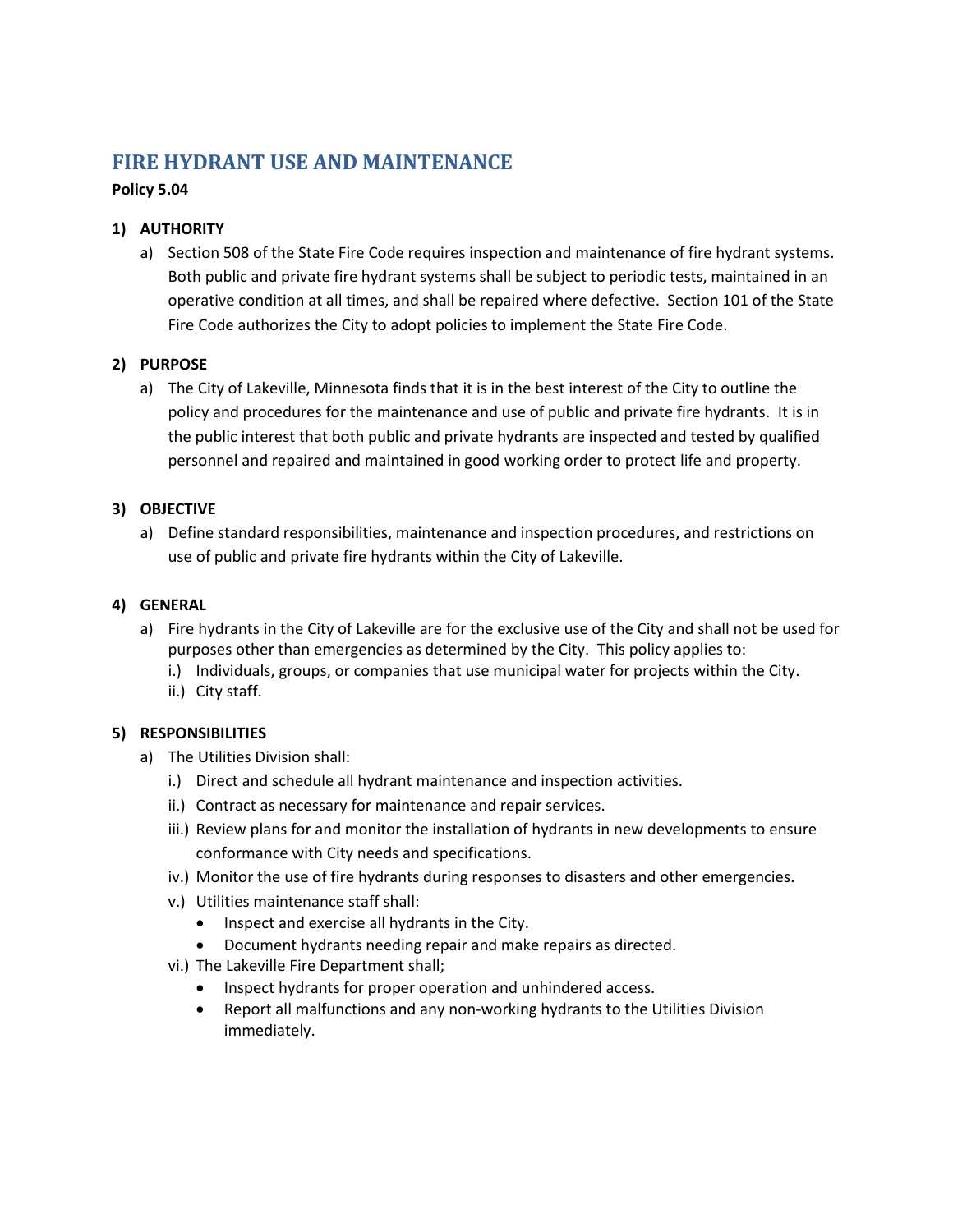#### **6) PROCEDURES**

- a) Companies and individuals are prohibited from using City fire hydrants except under special circumstances.
- b) Hydrant meters will not be issued to companies or individuals using City water for private projects. The Utilities Superintendent or Supervisor will review exceptions to the use of hydrant meters for municipal projects on a case-by-case basis.
- c) Companies and individuals needing City water for projects will be directed to the Finance Department for inclusion on the access list for the bulk water fill station at the Central Maintenance Facility tower.
- d) Isolation valves at well sites and well collection water main hydrants will be in the off position. A section of PVC pipe will be placed inside the valve box as a reminder that the valve is off. Any inspection, maintenance, or repair of these hydrants is only at the direction of the Utilities Superintendent or Supervisor.

## **7) INSPECTION**

- a) Annually, all public and private fire hydrants directly or indirectly connected to the municipal water system shall be inspected either by City personnel or a qualified contractor. This inspection shall include testing of the operation and flow of the hydrants. Should a private hydrant owner choose to decline a City inspection and use a contractor instead, the owner shall provide the City with written verification in advance of the inspection. Contact information for the contractor performing inspection and date of the scheduled inspection are required.
	- i.) Staff will document any problems with the hydrants found during the annual inspections. Any hydrants taken out of service will be marked at the hydrant and its location provided to the Fire Department.
	- ii.) Repairs to hydrants will be prioritized based on City needs. Every attempt will be made to return non-working hydrants to service within one business day.
	- iii.) Hydrants that do not drain will be pumped dry each fall to prevent freezing and possible damage to the hydrant.
	- iv.) Fire hydrants will be painted periodically to maintain their appearance and visibility to the Fire Department.
	- v.) The City may contract the painting of fire hydrants. Contract specifications will detail type of paint, start and completion dates, and any measures required for the protection of property around the hydrants.
	- vi.) Fire hydrants will be sand blasted, primed, and painted entirely safety red using Sherwin Williams product #B65R30 or an approved equal.
	- vii.) Exceptions to the paint scheme are:
		- Hydrants that are plugged and do not drain will have the pumper nozzle cover painted black.
		- Well site and well collection water main hydrants will have the pumper nozzle painted blue.